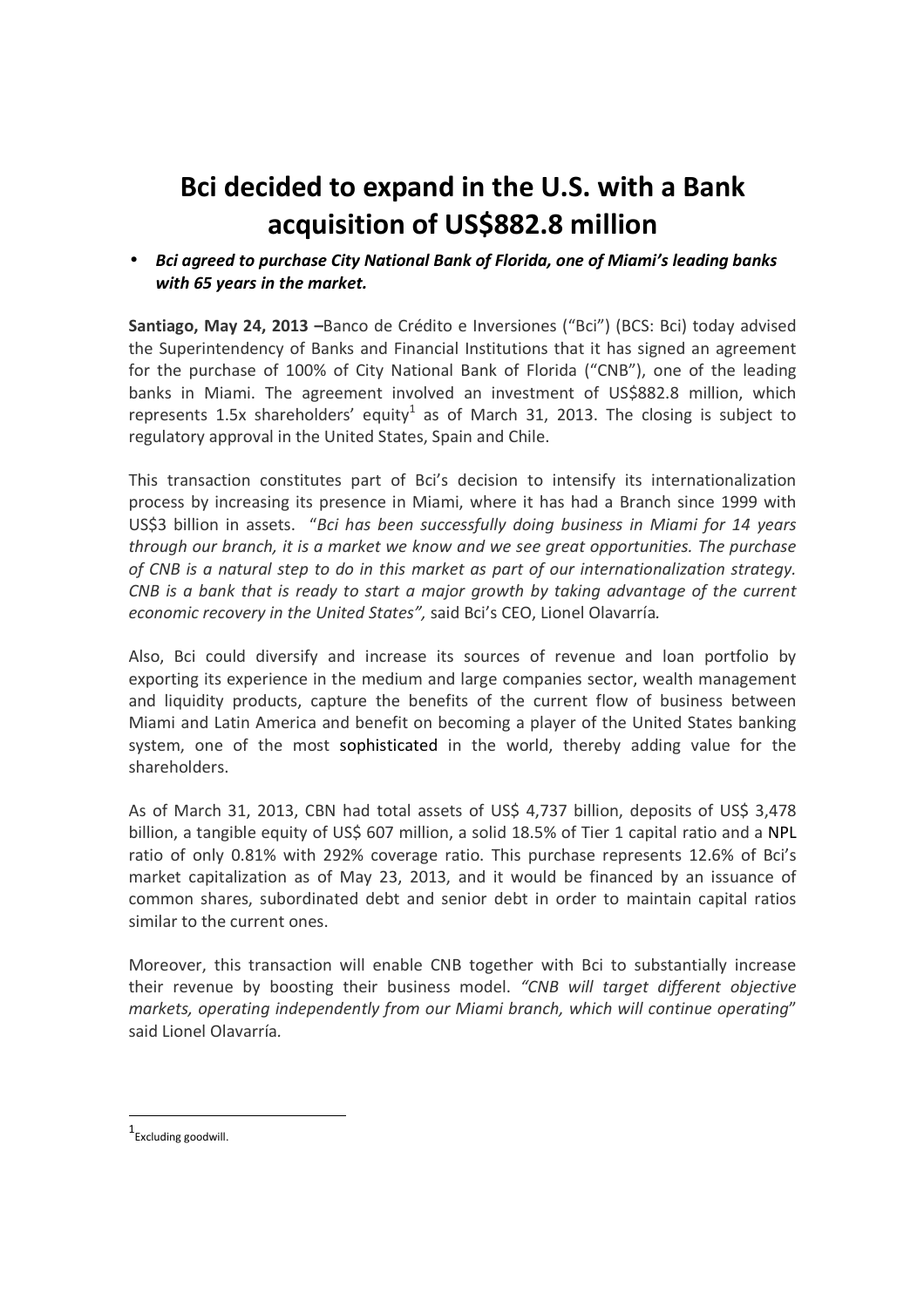"*We are excited about this purchase, due to CNB has a good history, a good management team, a top-quality customer base, a healthy loan portfolio, solid capital ratios, and it is prepared to take advantage of the opportunities that are arising with the economic recovery in Florida. We are very impressed with the quality of the management team, its staff and its overall business culture*", commented Eugenio Von Chrismar, CEO of Corporate and Investment Banking Division.

LXG Capital, Landmark Capital and Whitecap were involved as Bci's financial advisers with Carey y Cía. and Avila, Rodríguez, Hernández, Mena & Ferri, LLP as legal counsel. Goldman Sachs participated as Bankia's financial adviser and Sullivan & Cromwell acted as legal counsel.

## **About Bci**

Banco de Crédito e Inversiones (BCS: Bci) is the third largest private bank in Chile with assets of US\$ 38 billion and an international risk rating of A by S&P, A1 by Moody's, and A by Fitch; it has operations in Miami and representative offices in Mexico City, Lima, Sao Paulo, Bogota and a help desk in Madrid. Bci is a solid banking franchise in all of the segments in which it is involved. It is client of the Santiago Business Exchange Index, Bci servers millions of consumers in Chile, Latin America and Florida. High levels of corporate governance, a successful and long track record of 76 years in the Chilean banking industry are a source of pride and recognition for Bci. As of May 23, 2013, Bci's market capitalization was over US\$ 7 billion.

*"Bci is known in the region for its organizational culture and it customer-oriented policies, with a focus on providing the best customer experience. This is reflected in its high work environment index, customer satisfaction and recommendation rate. We feel that the cultures of CNB and Bci are very compatible and complementary,"* said Lionel Olavarría in conclusion*.* 

For more information about Bci, go to www.bci.cl.

### **About CNB**

City National Bank of Florida, which is a subsidiary of the Spanish group Bankia, is a financial institution based in the city of Miami in the State of Florida, United States of America, focusing on medium and large companies, private banking and real estate segments. CNB has 26 branches, with additional access to a large network of more than 1,000 automatic tellers and approximately 450 employees.

For more information about City National Bank of Florida, go to www.citynationalcm.com